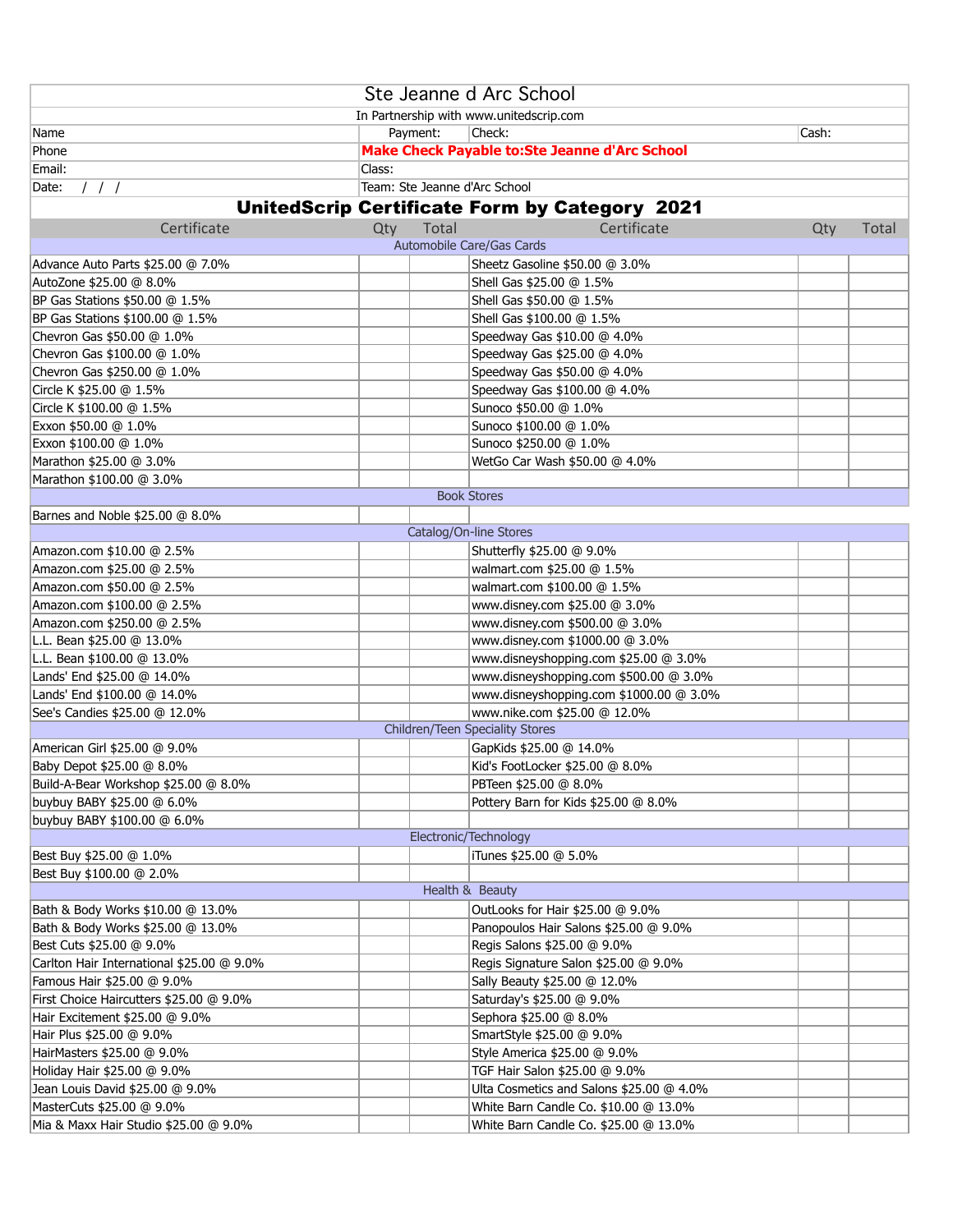| Home Improvement                            |                                                    |  |  |
|---------------------------------------------|----------------------------------------------------|--|--|
| Home Depot \$25.00 @ 4.0%                   | Lowe's Home Improvement \$100.00 @ 4.0%            |  |  |
| Home Depot \$50.00 @ 4.0%                   | Lowe's Home Improvement \$500.00 @ 4.0%            |  |  |
| Home Depot \$100.00 @ 4.0%                  | Lowe's Home Improvement \$1000.00 @ 4.0%           |  |  |
| Home Depot \$500.00 @ 4.0%                  | Menards \$25.00 @ 3.0%                             |  |  |
| Lowe's Home Improvement \$25.00 @ 4.0%      | Menards \$100.00 @ 3.0%                            |  |  |
| Lowe's Home Improvement \$50.00 @ 4.0%      |                                                    |  |  |
|                                             | Hotels/Travel                                      |  |  |
| Carnival Cruise Lines \$100.00 @ 8.0%       | Disneyland/Disneyworld \$500.00 @ 3.0%             |  |  |
| Delta Airlines \$250.00 @ 4.0%              | Disneyland/Disneyworld \$1000.00 @ 3.0%            |  |  |
| Disney Cruise Lines \$25.00 @ 3.0%          | Hilton Business Card \$250.00 @ 1.5%               |  |  |
| Disney Cruise Lines \$500.00 @ 3.0%         | Walt Disney World Resort - Florida \$25.00 @ 3.0%  |  |  |
| Disney Cruise Lines \$1000.00 @ 3.0%        | Walt Disney World Resort - Florida \$500.00 @ 3.0% |  |  |
| Disneyland/Disneyworld \$25.00 @ 3.0%       |                                                    |  |  |
|                                             | Movie/Entertainment                                |  |  |
|                                             |                                                    |  |  |
| AMC Theatres/Loew's \$25.00 @ 7.0%          | Regal Entertainment \$10.00 @ 8.0%                 |  |  |
| Century Theatres \$11.00 @ 10.0%            | Regal Entertainment \$25.00 @ 8.0%                 |  |  |
| Fandango.com \$25.00 @ 6.0%                 | Sony Theatres/Sony Imax \$25.00 @ 7.0%             |  |  |
| GameStop \$25.00 @ 3.0%                     | United Artist Theater \$10.00 @ 8.0%               |  |  |
| Loews Cineplex Entertainment \$25.00 @ 7.0% | United Artist Theater \$25.00 @ 8.0%               |  |  |
| Magic Johnson Theatre \$25.00 @ 7.0%        |                                                    |  |  |
|                                             | <b>National Grocery</b>                            |  |  |
| ACME \$25.00 @ 4.0%                         | Raley's \$50.00 @ 4.0%                             |  |  |
| ACME \$50.00 @ 4.0%                         | Raley's \$100.00 @ 4.0%                            |  |  |
| ACME \$100.00 @ 4.0%                        | Randall's \$100.00 @ 4.0%                          |  |  |
| Albertsons \$25.00 @ 4.0%                   | Safeway \$25.00 @ 4.0%                             |  |  |
| Albertsons \$50.00 @ 4.0%                   | Safeway \$50.00 @ 4.0%                             |  |  |
| Albertsons \$100.00 @ 4.0%                  | Safeway \$100.00 @ 4.0%                            |  |  |
| Bel Air \$50.00 @ 4.0%                      | Safeway \$250.00 @ 4.0%                            |  |  |
| Commissary \$50.00 @ 1.5%                   | Shaw's Supermarkets \$25.00 @ 4.0%                 |  |  |
| Food Lion \$25.00 @ 3.0%                    | Shaw's Supermarkets \$50.00 @ 4.0%                 |  |  |
| Food Lion \$100.00 @ 3.0%                   | Shaw's Supermarkets \$100.00 @ 4.0%                |  |  |
| Genuardi's \$100.00 @ 4.0%                  | Shop n' Save \$100.00 @ 4.0%                       |  |  |
| Giant Eagle \$50.00 @ 4.0%                  | ShopRite \$25.00 @ 4.0%                            |  |  |
| Giant Eagle Express \$50.00 @ 4.0%          | ShopRite \$100.00 @ 4.0%                           |  |  |
| Giant Eagle Market District \$50.00 @ 4.0%  | Smart & Final \$25.00 @ 3.0%                       |  |  |
| Giant Foods \$25.00 @ 4.0%                  | Smart & Final \$50.00 @ 3.0%                       |  |  |
|                                             |                                                    |  |  |
| Giant Foods \$50.00 @ 4.0%                  | Smart & Final \$100.00 @ 3.0%                      |  |  |
| Giant Foods \$100.00 @ 4.0%                 | Star Market (in MA) \$50.00 @ 4.0%                 |  |  |
| Jewel \$50.00 @ 4.0%                        | Star Market (in MA) \$100.00 @ 4.0%                |  |  |
| Jewel \$100.00 @ 4.0%                       | Stater Brother's Markets \$25.00 @ 5.0%            |  |  |
| Jewel-Osco Stores \$50.00 @ 4.0%            | Stater Brother's Markets \$100.00 @ 5.0%           |  |  |
| Jewel-Osco Stores \$100.00 @ 4.0%           | Stop & Shop \$25.00 @ 4.0%                         |  |  |
| Martin's \$25.00 @ 4.0%                     | Stop & Shop \$50.00 @ 4.0%                         |  |  |
| Martin's \$50.00 @ 4.0%                     | Stop & Shop \$100.00 @ 4.0%                        |  |  |
| Martin's \$100.00 @ 4.0%                    | Super G \$25.00 @ 4.0%                             |  |  |
| Meijer \$50.00 @ 2.0%                       | Super G \$50.00 @ 4.0%                             |  |  |
| Meijer \$100.00 @ 2.0%                      | Super G \$100.00 @ 4.0%                            |  |  |
| Nob Hill Foods \$50.00 @ 4.0%               | Tom Thumb \$100.00 @ 4.0%                          |  |  |
| Pak'nSave Foods \$100.00 @ 4.0%             | Whole Foods \$25.00 @ 3.0%                         |  |  |
| Pavilions \$100.00 @ 4.0%                   | Whole Foods \$100.00 @ 3.0%                        |  |  |
|                                             | <b>National Restaurants</b>                        |  |  |
| Acapulco Restaurants \$25.00 @ 9.0%         | Ninety Nine "99" Restaurant \$25.00 @ 13.0%        |  |  |
| Applebee's \$25.00 @ 8.0%                   | O'Charley's \$25.00 @ 13.0%                        |  |  |
| Applebee's \$500.00 @ 5.0%                  | Olive Garden \$10.00 @ 8.0%                        |  |  |
| Arby's \$10.00 @ 8.0%                       | Olive Garden \$25.00 @ 8.0%                        |  |  |
| Bahama Breeze \$10.00 @ 8.0%                | Olive Garden \$50.00 @ 8.0%                        |  |  |
| Bahama Breeze \$25.00 @ 8.0%                | On The Border \$25.00 @ 10.0%                      |  |  |
| Bahama Breeze \$50.00 @ 8.0%                | Orange Julius \$10.00 @ 3.0%                       |  |  |
|                                             |                                                    |  |  |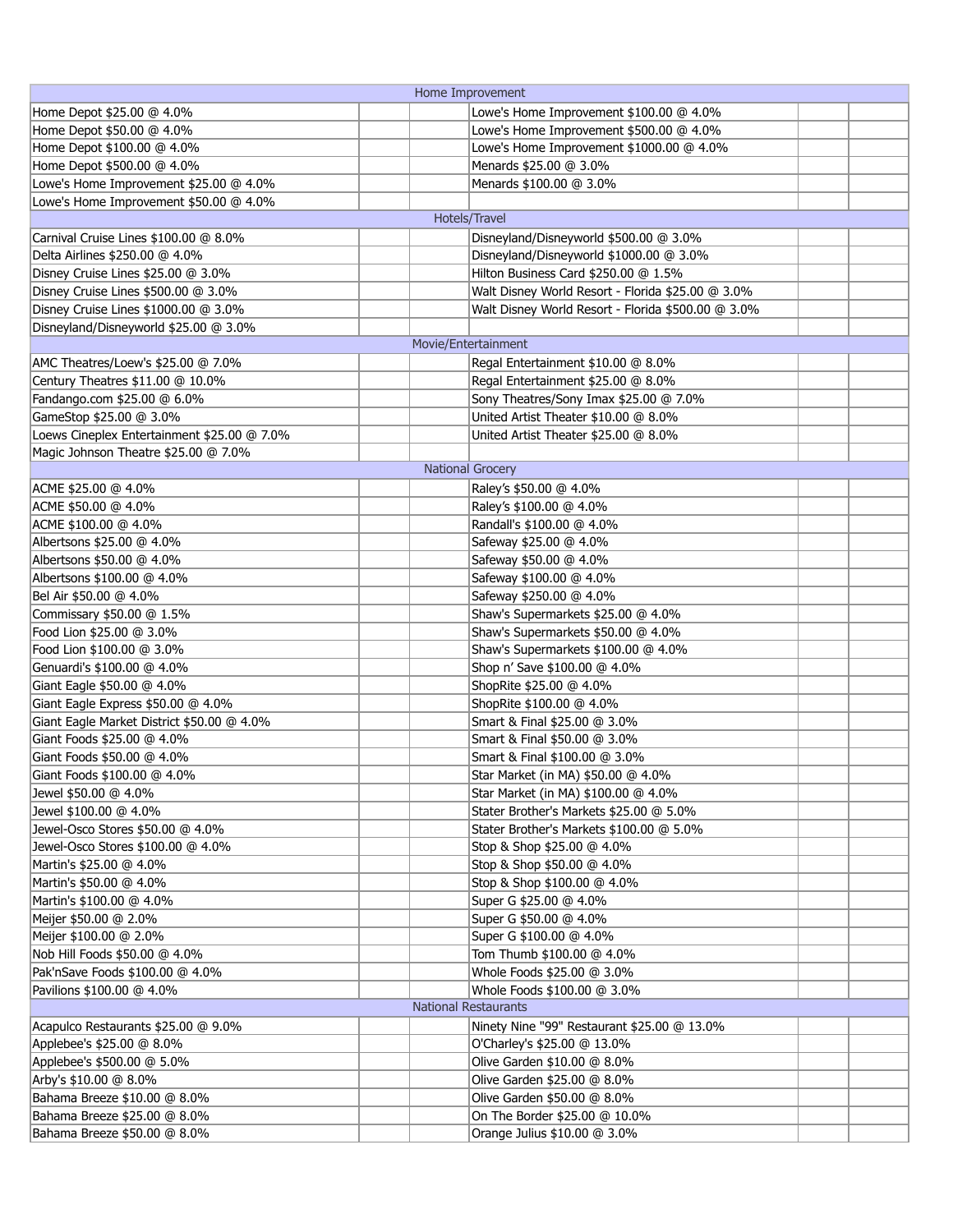| Black Angus Steakhouse \$25.00 @ 11.0%              |                           | Outback Steakhouse \$25.00 @ 8.0%         |  |
|-----------------------------------------------------|---------------------------|-------------------------------------------|--|
| Bob Evans \$20.00 @ 10.0%                           |                           | Outback Steakhouse \$50.00 @ 8.0%         |  |
| Bonefish Grill \$25.00 @ 8.0%                       |                           | Owen's Family Restaurant \$20.00 @ 10.0%  |  |
| Bonefish Grill \$50.00 @ 8.0%                       |                           | Panera Bread \$10.00 @ 8.0%               |  |
| Bruster's Ice Cream \$5.00 @ 8.0%                   |                           | Panera Bread \$25.00 @ 8.0%               |  |
| Buffalo Wild Wings \$25.00 @ 8.0%                   |                           | Papa John's \$10.00 @ 8.0%                |  |
| Burger King \$10.00 @ 4.0%                          |                           | Papa John's \$100.00 @ 8.0%               |  |
| Burger King \$25.00 @ 6.0%                          |                           | Pappa Bros. Steakhouse \$25.00 @ 8.0%     |  |
| California Pizza Kitchen \$25.00 @ 8.0%             |                           | Pappa Bros. Steakhouse \$50.00 @ 8.0%     |  |
| Carl's Jr \$10.00 @ 5.0%                            |                           | Pappadeaux Seafood Kitchen \$25.00 @ 8.0% |  |
| Carrabba's Italian Grill \$25.00 @ 8.0%             |                           | Pappadeaux Seafood Kitchen \$50.00 @ 8.0% |  |
| Carrabba's Italian Grill \$50.00 @ 8.0%             |                           | Pappas Bar-B-Q \$25.00 @ 8.0%             |  |
| Cattle Company \$25.00 @ 11.0%                      |                           | Pappas Bar-B-Q \$50.00 @ 8.0%             |  |
| Cheddar's Scratch Kitchen \$10.00 @ 8.0%            |                           | Pappas Burger \$25.00 @ 8.0%              |  |
| Cheddar's Scratch Kitchen \$25.00 @ 8.0%            |                           | Pappas Burger \$50.00 @ 8.0%              |  |
| Cheddar's Scratch Kitchen \$50.00 @ 8.0%            |                           | Pappas Restaurants \$25.00 @ 8.0%         |  |
| Cheesecake Factory \$25.00 @ 5.0%                   |                           | Pappas Restaurants \$50.00 @ 8.0%         |  |
| Chevey's Fresh Mex \$25.00 @ 9.0%                   |                           | Pappas Seafood House \$25.00 @ 8.0%       |  |
| Chili's \$25.00 @ 10.0%                             |                           | Pappas Seafood House \$50.00 @ 8.0%       |  |
| Chipotle \$10.00 @ 11.0%                            |                           | Pappasito's Cantina \$25.00 @ 8.0%        |  |
| Chipotle \$25.00 @ 11.0%                            |                           | Pappasito's Cantina \$50.00 @ 8.0%        |  |
| Chuck E. Cheese's \$10.00 @ 8.0%                    |                           | Pizza Hut \$10.00 @ 8.0%                  |  |
| Cracker Barrel Old Country Store® \$25.00 @ 8.0%    |                           | Pizza Hut \$100.00 @ 8.0%                 |  |
| Dairy Queen \$10.00 @ 3.0%                          |                           | Pizzeria Due \$25.00 @ 12.5%              |  |
| Darden \$10.00 @ 8.0%                               |                           | Pizzeria Uno \$25.00 @ 12.5%              |  |
|                                                     |                           | Real Mex \$25.00 @ 9.0%                   |  |
| Darden \$25.00 @ 8.0%<br>Darden \$50.00 @ 8.0%      |                           | Red Lobster \$25.00 @ 5.0%                |  |
|                                                     |                           |                                           |  |
| Dave & Buster's \$25.00 @ 6.0%                      |                           | Red Robin \$25.00 @ 8.0%                  |  |
| Del Taco \$10.00 @ 7.0%                             |                           | Ruth's Chris Steak House \$50.00 @ 8.0%   |  |
| Denny's \$10.00 @ 7.0%                              |                           | Seasons 52 \$10.00 @ 8.0%                 |  |
| Dunkin Donuts \$10.00 @ 3.0%                        |                           | Seasons 52 \$25.00 @ 8.0%                 |  |
| Dunkin Donuts \$50.00 @ 3.0%                        |                           | Seasons 52 \$50.00 @ 8.0%                 |  |
| El Paso Cantina \$25.00 @ 9.0%                      |                           | St. Louis Bread Co. \$10.00 @ 8.0%        |  |
| El Pollo Loco \$25.00 @ 6.0%                        |                           | St. Louis Bread Co. \$25.00 @ 8.0%        |  |
| El Torito Grill \$25.00 @ 9.0%                      |                           | Starbucks \$5.00 @ 7.0%                   |  |
| El Torito/Acapulco \$25.00 @ 9.0%                   |                           | Starbucks \$10.00 @ 7.0%                  |  |
| Fatz Cafe \$25.00 @ 12.0%                           |                           | Starbucks \$25.00 @ 7.0%                  |  |
| Fleming's \$25.00 @ 8.0%                            |                           | Stuart Anderson's \$25.00 @ 11.0%         |  |
| Fleming's \$50.00 @ 8.0%                            |                           | Subway \$10.00 @ 3.0%                     |  |
| Golden Corral \$25.00 @ 8.0%                        |                           | Subway \$25.00 @ 3.0%                     |  |
| Hardee's \$10.00 @ 5.0%                             |                           | Taco Bell \$10.00 @ 4.0%                  |  |
| HoneyBaked Ham \$25.00 @ 13.0%                      |                           | Texas Roadhouse \$25.00 @ 8.0%            |  |
| IHOP \$25.00 @ 8.0%                                 |                           | TGI Friday's \$25.00 @ 9.0%               |  |
| Islands Restaurant \$25.00 @ 8.0%                   |                           | The Capital Grille \$10.00 @ 8.0%         |  |
| Jamba Juice \$15.00 @ 7.0%                          |                           | The Capital Grille \$25.00 @ 8.0%         |  |
| Jamba Juice \$25.00 @ 6.0%                          |                           | The Capital Grille \$50.00 @ 8.0%         |  |
| Krispy Kreme \$10.00 @ 8.0%                         |                           | Uno Chicago Grill \$25.00 @ 12.5%         |  |
| Little Caesars \$20.00 @ 8.0%                       |                           | Wendy's \$10.00 @ 4.0%                    |  |
| LongHorn Steakhouse \$10.00 @ 8.0%                  |                           | WhoSong&Larry's \$25.00 @ 9.0%            |  |
| LongHorn Steakhouse \$25.00 @ 8.0%                  |                           | Yard House \$10.00 @ 8.0%                 |  |
| LongHorn Steakhouse \$50.00 @ 8.0%                  |                           | Yard House \$25.00 @ 8.0%                 |  |
| Maggiano's Little Italy \$25.00 @ 10.0%             |                           | Yard House \$50.00 @ 8.0%                 |  |
| Mimi's Cafe \$25.00 @ 8.0%                          |                           |                                           |  |
|                                                     | <b>National Retailers</b> |                                           |  |
| Aerie \$25.00 @ 6.0%                                |                           | NIKETOWN \$25.00 @ 12.0%                  |  |
| American Eagle Outfitters \$25.00 @ 6.0%            |                           | Nordstrom \$25.00 @ 4.0%                  |  |
| American Express Business Gift Card \$25.00 @ 1.0%  |                           | Nordstrom \$100.00 @ 4.0%                 |  |
| American Express Business Gift Card \$50.00 @ 1.0%  |                           | Nordstrom Rack \$100.00 @ 4.0%            |  |
| American Express Business Gift Card \$100.00 @ 1.0% |                           | Old Navy \$25.00 @ 14.0%                  |  |